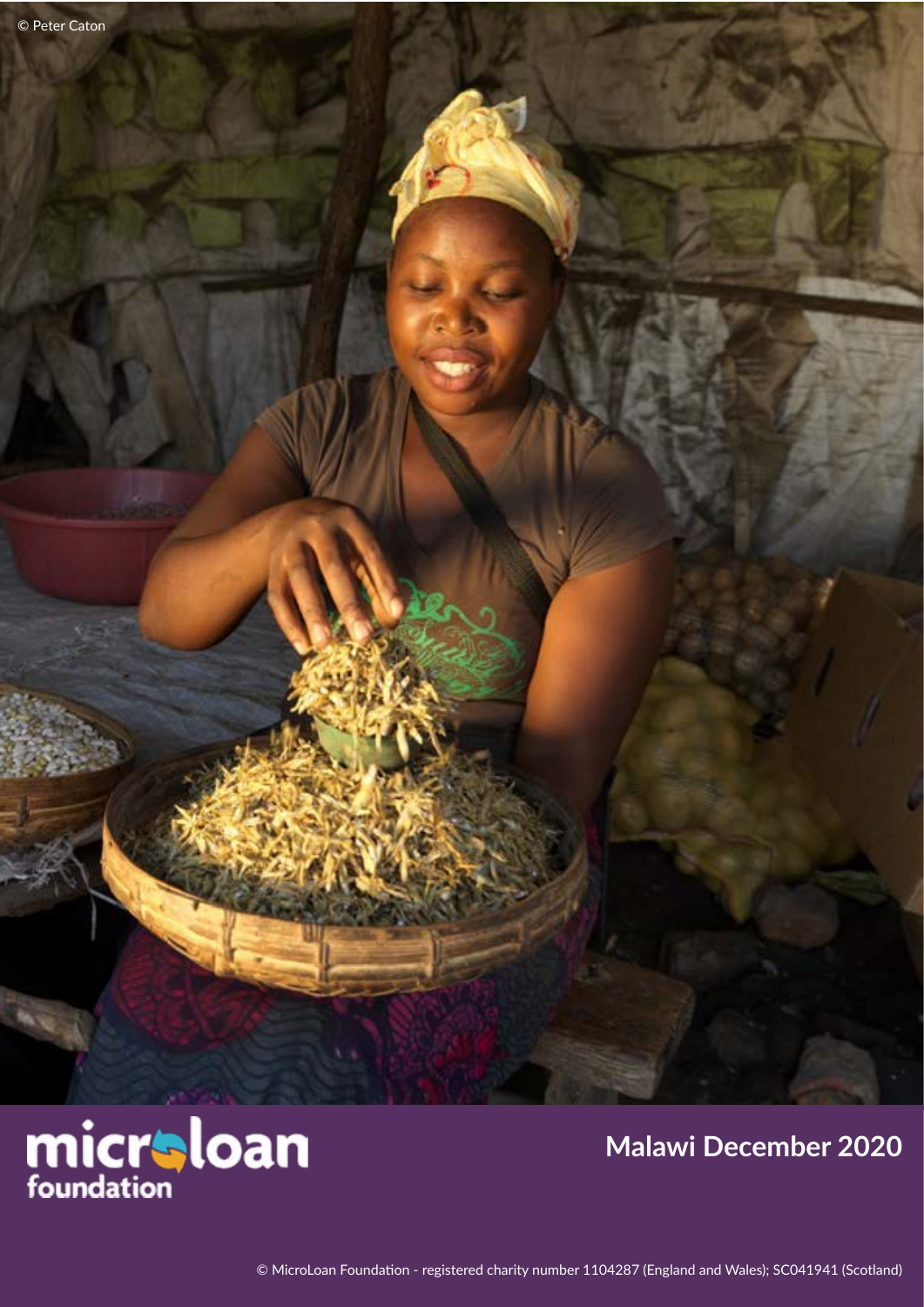## **MicroLoan Foundation Malawi**

### **Bisani Banda**

### **Chief Financial Officer, MicroLoan Foundation Malawi**

Bisani is responsible for leading the implementation processes of the organisation's strategies aimed at achieving MicroLoan Foundation's goals. He possess a wealth of over twelve years work experience in finance, four of which have been in Microfinance. He first joined MLF in 2015 as an Accountant before becoming the Chief Finance Officer in 2016.



MLF Malawi works towards achieving a long-term outcome that permits poor rural women to cope better with the challenges and stresses they face. MLF Malawi monitor activities and progress towards social and economic goals for their beneficiaries using rigorous and globally recognised systems. Their Social Performance Management (SPM) model is often cited as an example of best practice, and recognised by TrueLift, a global initiative pushing for accountability and learning in pro-poor programmes.

## **Social Performance Management**

### **Joseph Kaipa**

#### **Chief Operating Officer, MicroLoan Foundation Malawi**

Joseph is responsible for strategically developing our operations and supporting the strategic initiatives of the Board of Trustees and Executive management team.

a 9.3% growth since the start of the 2020, and a 13.5% At year end, MLF Malawi had a total of 29,454 which is growth from the end of Q3.

# micraloan foundation

**Malawi December 2020**

## micraloan foundation

MicroLoan Foundation Malawi (MLF Malawi) is where MicroLoan Foundation started its operations back in 2002. Malawi currently ranks 171 in the Human Development Index reflecting the depth of poverty that MLF Malawi's clients face. Operations in Malawi focus on serving the under reached in rural communities across 15 branches.

## **Four - six month business loan**<br>**business loan**

MLF Malawi provides loans and ongoing business and skills training to clients across its 15 branches. Agricultural input loans are also offered to our clients in Ntcheu, Kasungu, Dedza and Mchinji.

The loan book registered sharper growth in the final quarter of the year. The portfolio grew by 20% when compared to the previous quarter and was largely a reflection of increased loan demand owing to broader stabilisation trends seen in the economy. This increase moved the portfolio from MWK1,398,831,333 at the end of September to a total outstanding balance of MWK1,684,852,861 at December 31, 2020.

# **Key Products and Services**

**2** different organizations including the British Council and Saulos has a strong background in project management, financial management, operations management and business development acquired through working with the United Nations Development Program.



This is to provide clients with ongoing support on any operational issues. It is monitored monthly to analyse any common issues coming from clients.

## **Financial literacy and business training**

MLF Malawi offer pre and post loan disbursement training modules which aim to help clients understand the purpose of the loans and ensure they are equipped to run and manage their businesses. Training modules include: market research, profit analysis, budgeting and the importance of savings. All training is taught through song, dance and role play due to high illiteracy rates.

This product has a flat interest rate of 6% per month. It is designed to support women intending to start small businesses or to provide additional capital to those that are already in business. No collateral is required.



In addition to loans, MLF Malawi facilitates savings among clients. As a non-deposit taking organisation, the clients are linked to third party providers for savings accounts. These savings are available to withdraw at any time required, with consent from the group.

It is designed to support women increase their food security and is offered to clients who have already taken out business loans and run a successful business. This is to ensure that the loans are used to build food security rather than as a means of income. Maize loans have a 5% interest rate per month.

This second variation of agricultural loan also targets issues surrounding food security. These are also offered to clients who already have business loans. Soya rotates well with maize and also offers greater nutritional value to women and their families. Soya loans have a 5.5% interest rate per month.



## **Randall Williams**

## **Chief Executive Officer, MicroLoan Foundation Malawi**

With over 18 years of leadership experience in banking, mobile payments and programme development, Randall brings a wealth of knowledge and expertise to the role.

### **Saulos Mjojo Mhlanga**

### **Head of Shared Services, MicroLoan Foundation Malawi**

## **Malawi December 2020**